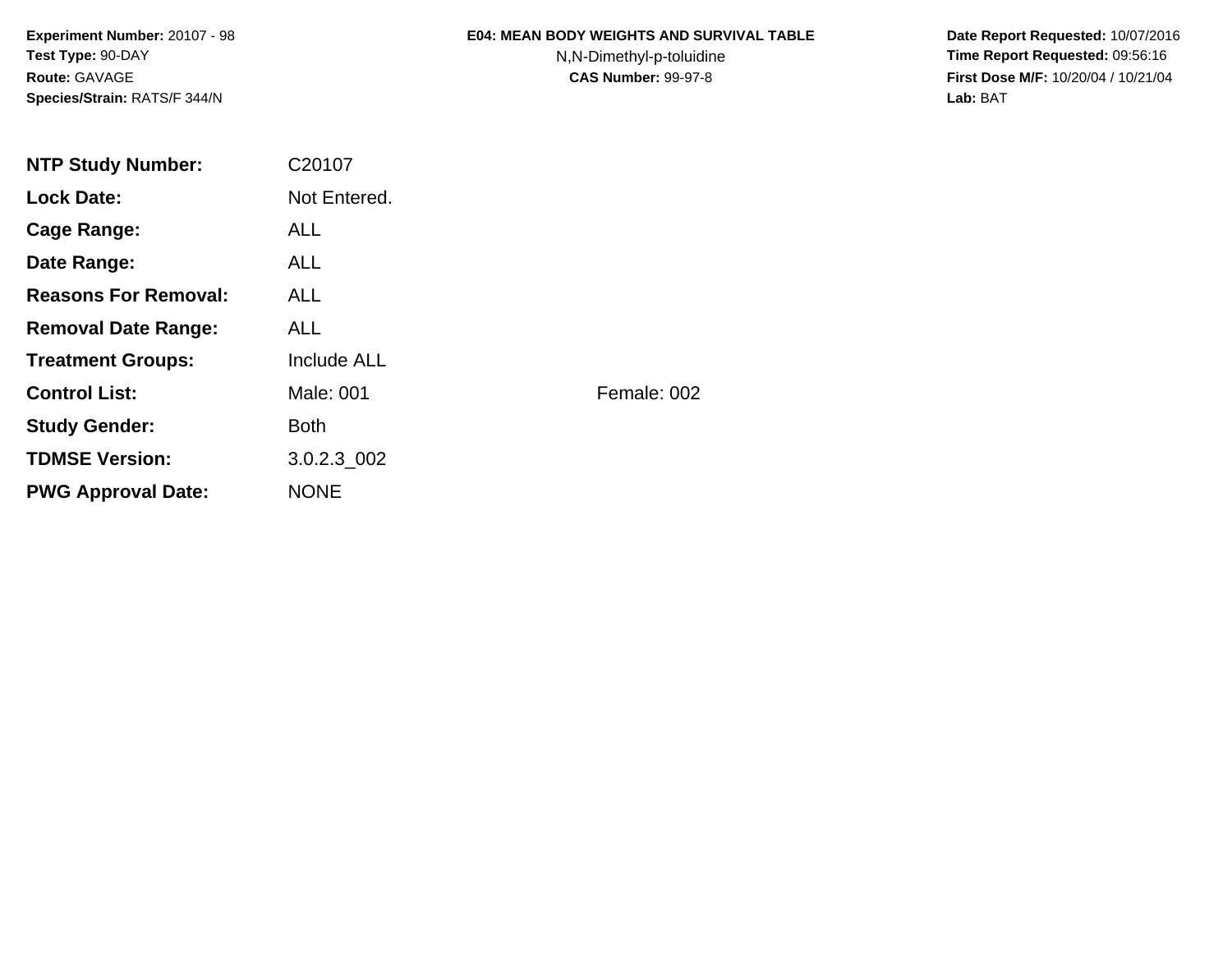**Experiment Number:** 20107 - 98**Test Type:** 90-DAY**Route:** GAVAGE**Species/Strain:** RATS/F 344/N

#### **E04: MEAN BODY WEIGHTS AND SURVIVAL TABLE**

# N,N-Dimethyl-p-toluidine

 **Date Report Requested:** 10/07/2016 **Time Report Requested:** 09:56:16 **First Dose M/F:** 10/20/04 / 10/21/04<br>**Lab:** BAT **Lab:** BAT

**MALE**

| <b>DAY</b> | 0 MG/KG |    | 6 MG/KG |                        |    | 20 MG/KG    |                        |    |                     | <b>60 MG/KG</b>        |    |  |
|------------|---------|----|---------|------------------------|----|-------------|------------------------|----|---------------------|------------------------|----|--|
|            | WT(G)   | N  | WT(G)   | %<br>OF<br><b>CNTL</b> | N  | WT(G)       | %<br>OF<br><b>CNTL</b> | N  | WT(G)               | %<br>OF<br><b>CNTL</b> | N  |  |
|            | 114.9   | 10 | 115.2   | 100.3                  | 10 | 114.7       | 99.8                   | 10 | 114.0               | 99.3                   | 10 |  |
| 8          | 140.1   | 10 | 139.1   | 99.3                   | 10 | 145.0       | 103.5                  | 10 | 138.1               | 98.5                   | 10 |  |
| 15         | 174.1   | 10 | 173.1   | 99.4                   | 10 | 178.1       | 102.3                  | 10 | 169.7               | 97.5                   | 10 |  |
| 22         | 204.7   | 10 | 201.6   | 98.5                   | 10 | 207.4       | 101.3                  | 10 | 194.1               | 94.8                   | 10 |  |
| 29         | 230.7   | 10 | 225.5   | 97.7                   | 10 |             | 231.9 100.5            | 10 | 215.8               | 93.5                   | 10 |  |
| 36         | 246.3   | 10 | 243.9   | 99.0                   | 10 | 248.8       | 101.0                  | 10 | 230.8               | 93.7                   | 10 |  |
| 43         | 258.5   | 10 | 256.4   | 99.2                   | 10 | 260.2 100.7 |                        | 10 | 244.0               | 94.4                   | 10 |  |
| 50         | 269.6   | 10 | 265.7   | 98.5                   | 10 | 266.3       | 98.7                   | 10 | 251.0               | 93.1                   | 10 |  |
| 57         | 279.0   | 10 | 275.6   | 98.8                   | 10 | 275.0       | 98.6                   | 10 | 259.3               | 92.9                   | 10 |  |
| 64         | 288.8   | 10 | 284.9   | 98.7                   | 10 | 282.5       | 97.8                   | 10 | 266.4               | 92.3                   | 10 |  |
| 71         | 297.5   | 10 | 292.6   | 98.4                   | 10 | 292.5       | 98.3                   | 10 | 275.0               | 92.5                   | 10 |  |
| 78         | 308.8   | 10 | 305.7   | 99.0                   | 10 | 303.4       | 98.2                   | 10 | 276.1               | 89.4                   | 10 |  |
| 85         | 317.2   | 10 | 314.9   | 99.3                   | 10 | 312.7       | 98.6                   | 10 | 282.5               | 89.1                   | 10 |  |
|            |         |    |         |                        |    |             |                        |    | *** END OF MALE *** |                        |    |  |